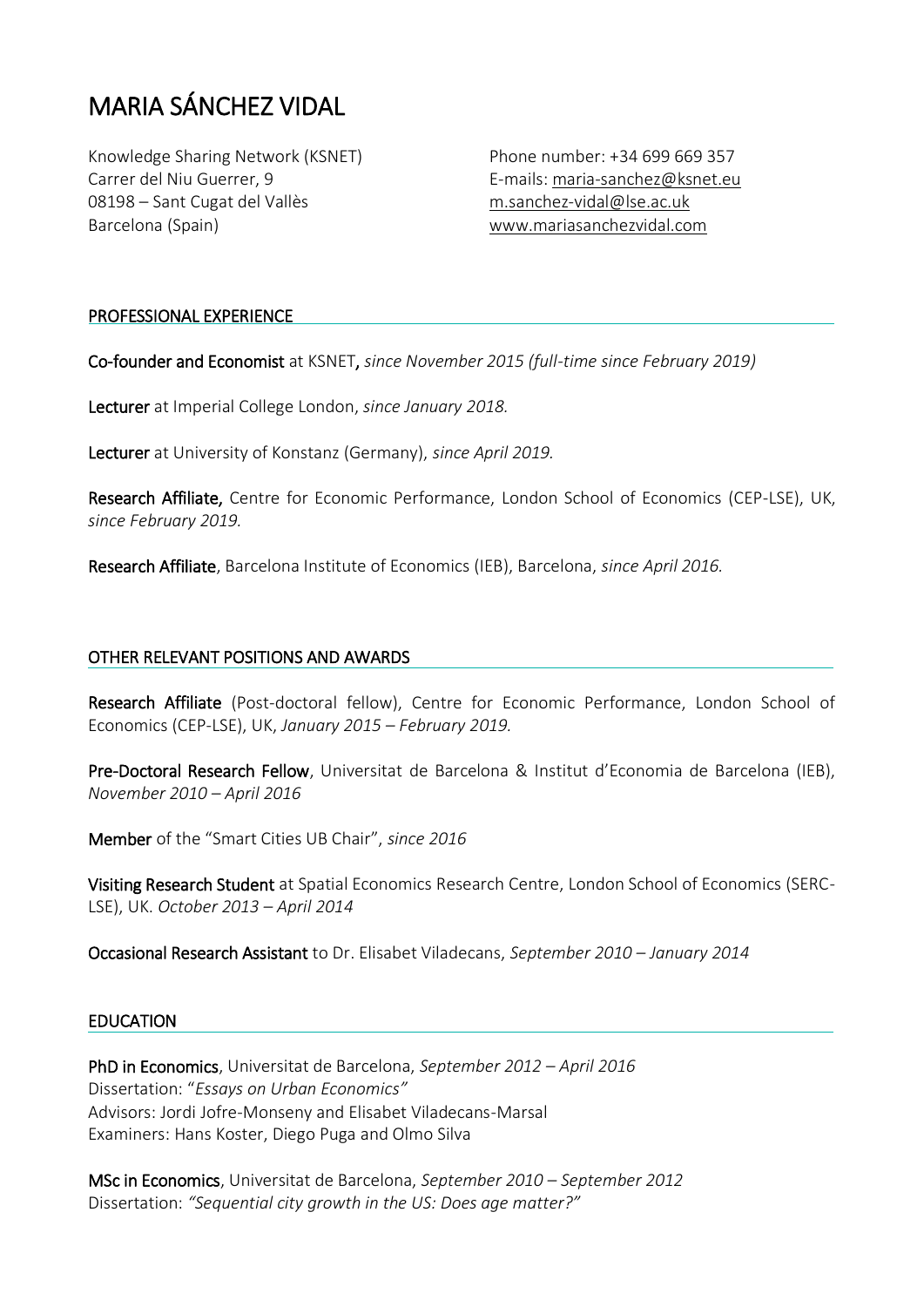Advisors: Rafael González-Val and Elisabet Viladecans-Marsal

BA in Economics, Universitat de Barcelona, *September 2006 – September 2010*

#### GRANTS AND AWARDS

Best PhD Thesis in Economics at University of Barcelona – 2016 Prize APIF Research grant (Universitat de Barcelona), *November 2010 – November 2014*

#### RESEARCH INTERESTS

Urban Economics, Economic Geography, Public Policy Evaluation, Applied Microeconomics

#### **PUBLICATIONS**

# "Sequential city growth in the US: Does age matter?" *Regional Science and Urban Economics*, vol.44, 29-37. 2014. (with Rafael Gonazález-Val and Elisabet Viladecans-Marsal).

Abstract: We provide empirical evidence of the dynamics of city size distribution for the whole of the twentieth century in U.S. cities and metropolitan areas. We focus our analysis on the new cities that were created during this period. The main contribution of the paper is the parametric and nonparametric analysis of the population growth experienced by these new-born cities. Our results enable us to confirm that when cities appear, they grow very rapidly and, as the decades pass, their growth slows or even falls into decline. Moreover, the nonparametric analysis shows that most of the growth differential is driven by the cities' first decade of existence. This evidence is consistent with the theoretical framework regarding mean reversion (convergence) in the steady state and with the theories of sequential city growth.

# "Big plant closures and local employment" *Journal of Economic Geography*, vol.18 (1), 163-186. 2018. (with Jordi Jofre-Monseny and Elisabet Viladecans-Marsal)

Abstract: This paper estimates the impact of large plant closures on the local employment in the affected industry. Specifically, we examine the closure of 45 large manufacturing plants in Spain, which relocated abroad between 2001 and 2006. We run differences-in-differences specifications in which locations that experience a closure are matched to locations with similar pre-treatment employment levels and trends. The results show that when a plant closes, for each job directly lost in the plant closure, only between 0.6 and 0.7 jobs are actually lost in the local affected industry. These effects are driven by employment expansions in local incumbent firms and, to a lesser extent, by the creation of new firms in the local industry.

# "The 'Bedroom Tax'" CEP Discussion Paper No 1537, 2018 (with Steve Gibbons and Olmo Silva) – *forthcoming at Regional Science and Urban Economics*

Abstract: Housing subsidies for low-income households are a central pillar of many welfare systems, but an expensive one. This paper investigates the consequences of an unusual policy aimed at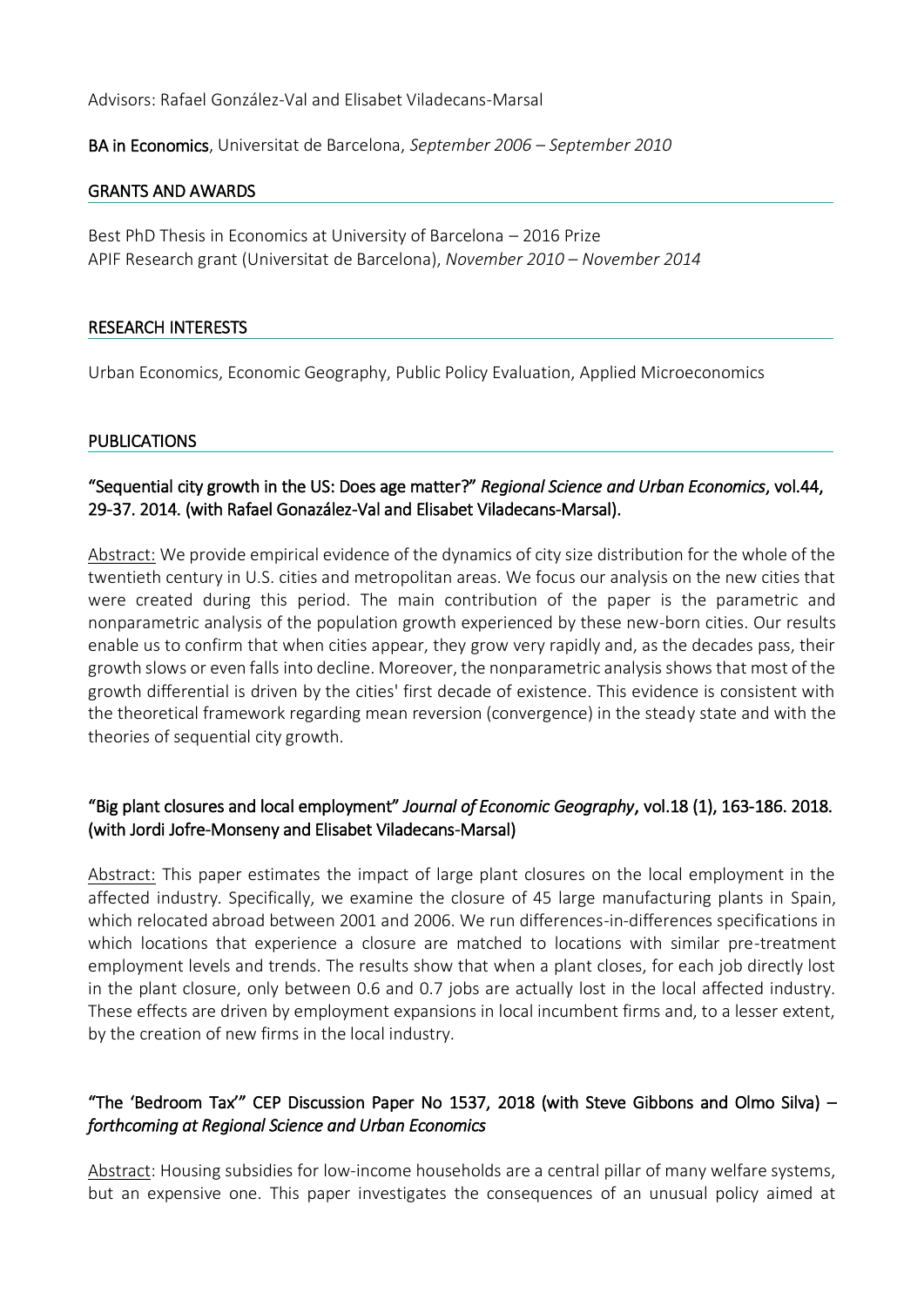reducing the burden of these subsidies by rationing tenants' use of space. Specifically, we study a policy introduced by the UK Government in 2013, which substantially cut housing benefits for tenants deemed to have a 'spare' bedroom – based on specific criteria related to household composition. Our study is the first to evaluate the impacts of the policy on its target group considering a range of outcomes. To do so, we use a difference-in-difference methodology that compares the observed behaviour of the treated households relative to a control group determined from the details of the policy rules. We find that – as expected – the treated group experienced losses to housing benefit and overall income. Although the policy was not successful in encouraging residential moves, it did incentivise people who moved to downsize – suggesting some success in terms of one of the policy goals, namely reducing 'underoccupancy' in the long run. We find no statistically significant effects on households' food consumption, savings or employment outcomes, despite the associated income reductions. Finally, we find some evidence of a reduction in self-reported satisfaction though this effect is not precisely estimated.

# DISCUSSION AND SUBMITTED PAPERS

# "Retail shocks and city structure" CEP Discussion Paper 1636 - *submitted*

Abstract: This paper evaluates the consequences of opening out-of-town big-boxes on the commercial structure of cities. I use a discontinuity in a commercial regulation in Spain that restricts the entry of big-box stores in municipalities of less than 10,000 inhabitants for the period 2003 to 2011. I then use this discontinuity as an instrument for the big-box opening. The results show that three years after the big-box opening, around 15% of the grocery stores in the municipality have disappeared. However, some of the empty commercial premises are taken by other new small retailers in other sectors. As a result, the total number of retail stores in the municipality remains unchanged. These results show that a retail shock in the suburbs does not necessarily empty the city center but can also change only the composition of its commercial activity.

# WORK IN PROGRESS

# "Multipliers from a major public sector relocation: the BBC's move to Manchester" (with Max Nathan, Henry Overman and Capucine Riom).

Abstract: This paper considers the impact of public sector relocation on local economies, using a very large recent relocation as a case study: the impacts of the BBC's partial move from London to Salford, Greater Manchester in 2011. We use plant-level data from 1997-2017, and identify effects using synthetic controls. We show that each BBC job creates one additional job in the creative sector, and that the relocation had an impact on local sectoral and firm composition. However, we find no significant effect on total local employment either at local or city-region level.

# "The Impact of E-commerce in Rural Areas: Evidence from Consumption Patterns in Spain" (with Max Nathan and Rosa Sanchis-Guarner)

Abstract: The arrival of the new information and communication technologies (ICT) and its subsequent growth over the past decade have changed the way the Spanish population performs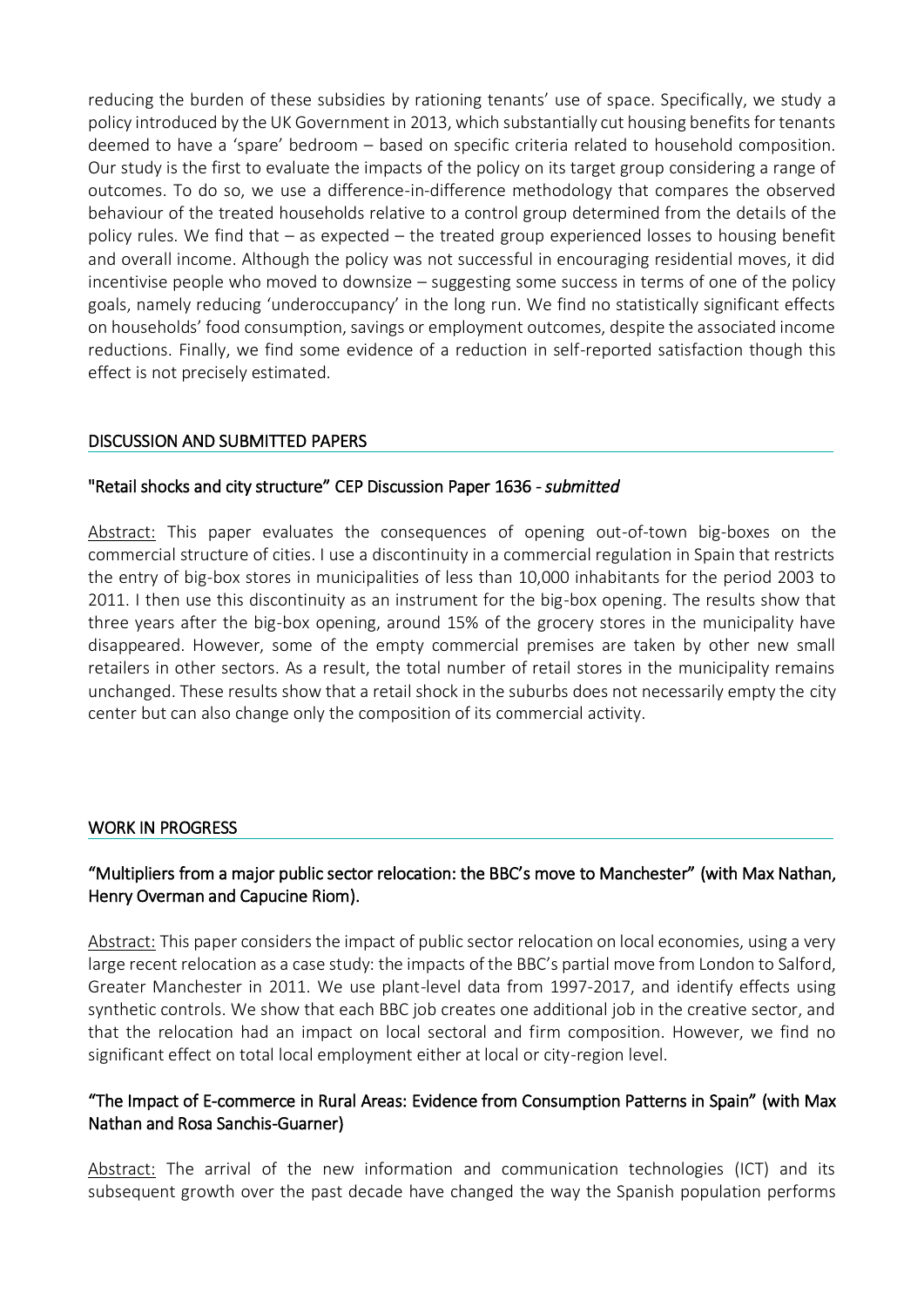their day-to-day activities such as shopping of certain types of goods and services. However, despite the importance of such changes, no study has focused on evaluating rigorously how these new technologies affect rural areas and how this effect is somehow different from that on urban areas. This paper is the first attempt to quantify the effect of e-commerce on rural consumers' expenditure in Spain. More precisely, we explore the hypothesis that e-commerce can cause changes in market access, which is more important in rural areas than in urban areas due to their smaller local market. In this paper, we exploit detailed data on households' expenditures by category from the Spanish Household Budget Survey for the period 2006-2015. We use a difference-in-difference type strategy that compares treated and untreated goods in urban and rural areas within regions and years. Our results show that the demand of potentially-bought-online goods was between a 7 and 8 percentage points larger in rural areas than in urban areas during the period of analysis, suggesting that ecommerce has a greater impact in areas with smaller local markets. In addition, we show that the more rural the region, the greater the difference in demands between their rural and urban areas.

# "[City Micro-Structure and Production](https://sp.ukdataservice.ac.uk/newRegistration/UKDSshowProjectDataset.asp?pn=103201)" (with Steve Gibbons, Nicolás González-Pampillón and Henry Overman)

Abstract: This paper focuses on identifying the drivers of the internal organisation of cities, and how differences in internal spatial structures affect the cities' performance. Using administrative data and micro-data on establishments and workers, we aim to investigate the patterns of distribution and evolution of economic activities, and the effects of diversity in these patterns on local economic activity.

# "Jobs lost, votes lost? Labour demand shocks and electoral accountability" (with Elena Costas-Pérez and Antoni-Ítalo Moragas)

Abstract: The aim of this paper is to analyse the effects of plant closures on electoral outcomes. We provide a political economy argument for (inefficient) subsidies targeted to individual firms. In particular, given that plant openings and closings are linked to the political business cycle (Bertrand et al., 2006), politically connected companies may tend to destroy fewer jobs in election years. In order to assess this mechanism, we make use of the Spanish institutional context, where local governments should approve plant closures and collective layoffs. Even partial closures may have short-term effects into the local economy, so political parties may have electoral incentives to avoid them. Specifically, we build up a model of the political economy of taxation and we run differencesin-differences specifications in which locations that experience a plant closure before the elections are matched to locations where the closure happened after the elections.

# TEACHING EXPERIENCE

- 2019 Introduction to Urban Economics (undergraduate level), *University of Konstanz.* (Course design and lecturer).
- 2018-2019 Introduction to Econometrics (graduate level), *Imperial College London.* (Course design, lecturer and computer lab instructor).
- 2013-2015 Principles of taxation (undergraduate level), *University of Barcelona*. (Lecturer).
- 2012-2013 Regional and Local Finance (undergraduate level), *University of Barcelona.* (Lecturer).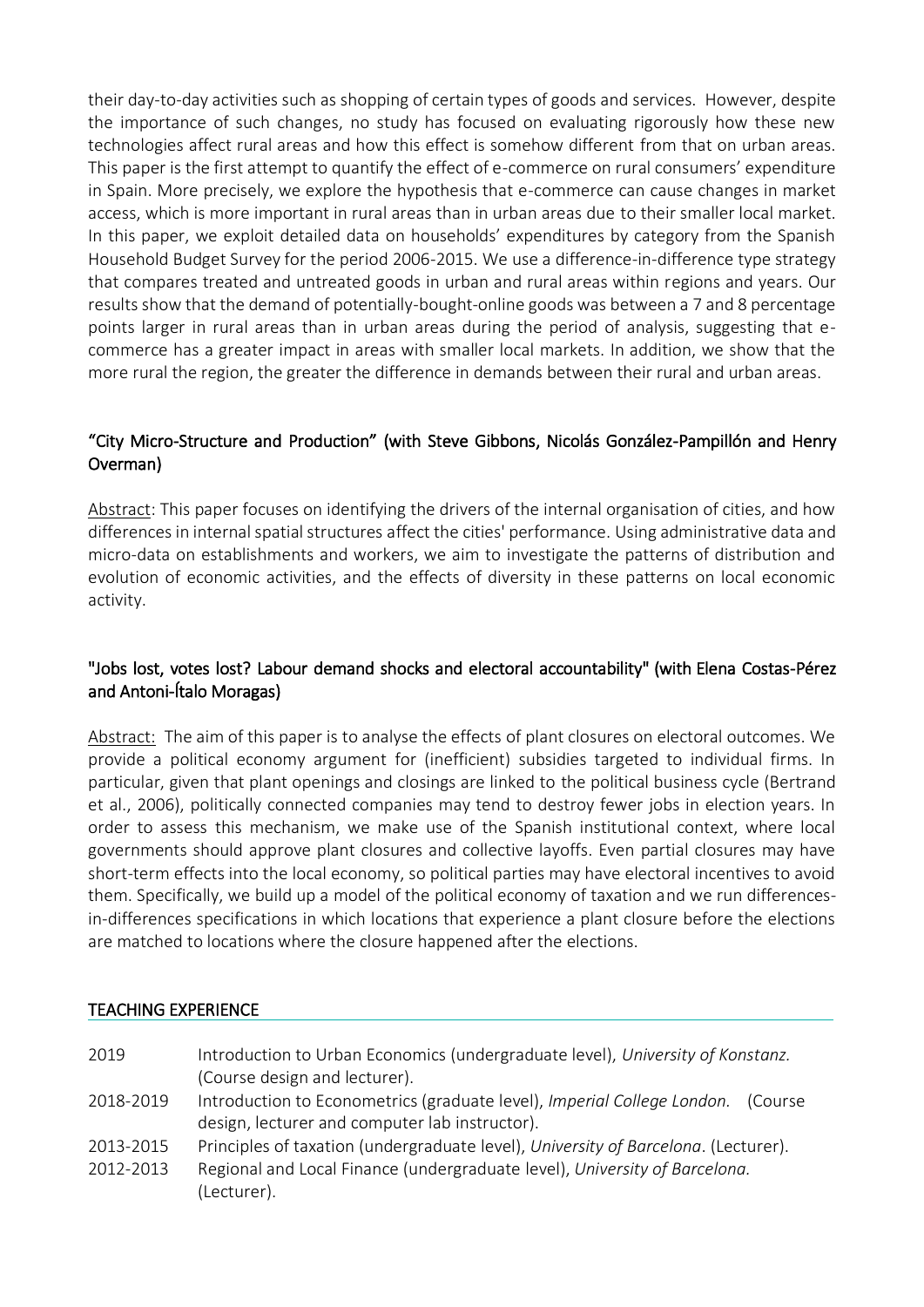| 2011-2013 | Public Finance (undergraduate level), University of Barcelona. (Class teacher).   |
|-----------|-----------------------------------------------------------------------------------|
| 2011-2012 | Public Economics (undergraduate level), University of Barcelona. (Class teacher). |
| 2010-2011 | Spanish Economy (undergraduate level), University of Barcelona. (Lecturer).       |

#### FUNDED RESEARCH PROJECTS

City challenges: urban mobility, employment, segregation and inequalities (Retos de las ciudades: empleo, movilidad, segregación y desigualdad) a) ECO2016-75941R) awarded by Ministerio de Economía y Competitividad. Lead researcher: Elisabet Viladecans, from 2016.

## CONFERENCES AND INVITED SEMINARS

National Institute of Economic and Social Research (NIESR) Seminar series, London, April 26, 2018 (Scheduled).

"Public Policies, Cities and Regions" workshop, GATE Lyon, *December* 14-15, 2017. Labour Economics Workshop Seminar, Centre for Economic Performance, London, December 5, 2017. 7th European Meeting of the Urban Economics Association, Copenhagen, May 26-27, 2017. Royal Economic Society Annual Conference, Bristol, April 10-12, 2017.

Tinbergen Institute´s Spatial Economics Seminar, Amsterdam, *September 29, 2016.* CEP Annual Conference 2016", Hertfordshire (UK), *May 16-17, 2016.*

40th Spanish Economic Association Symposium", Universitat de Girona (Spain), *December 10-12, 2015.* North American Meetings of the Regional Science Association International Conference, Portland (US), November 11-14, 2015. 1<sup>st</sup> Michaelmas Term PhD/Work-in-Progress seminar, London School of Economics and Political Science (UK), October 7, 2015. 5<sup>th</sup> European Meeting of the Urban Economics Association, Lisboa, *August 25-29, 2015.* 

9<sup>th</sup> Meeting of the Urban Economics Association at the 61st Annual North American Meetings of the Regional Science Association International, Washington, D.C., *November 12-15, 2014.* INFER Workshop in Urban and Regional Economics, Universitat Rovira i Virgili, Reus (Spain), *September 4-5, 2014.* 6 th Annual SERC Conference, London School of Economics and Political Science (UK), *May 15- 16, 2014.* 

IEB PhD Workshop, Universitat de Barcelona (Spain), *December 17, 2013.* 4<sup>th</sup> Michaelmas Term PhD/Work-in-Progress seminar, London School of Economics and Political Science (UK), *October 30,*  2013. 53<sup>rd</sup> ERSA Congress, Urban Economics Association, Palermo (Italy), August 27-31, 2013. 5<sup>th</sup> Annual SERC Conference, London School of Economics and Political Science (UK), *May 14-15, 2013.*

XXXVII Spanish Economic Association Symposium", Universidad de Vigo (Spain), *December 13-15, 2012.* XV Encuentro de Economía Aplicada, Universidad de La Coruña (Spain), June 7-8, 2012. IEB PhD Workshop, Universitat de Barcelona (Spain), *May 25, 2012.*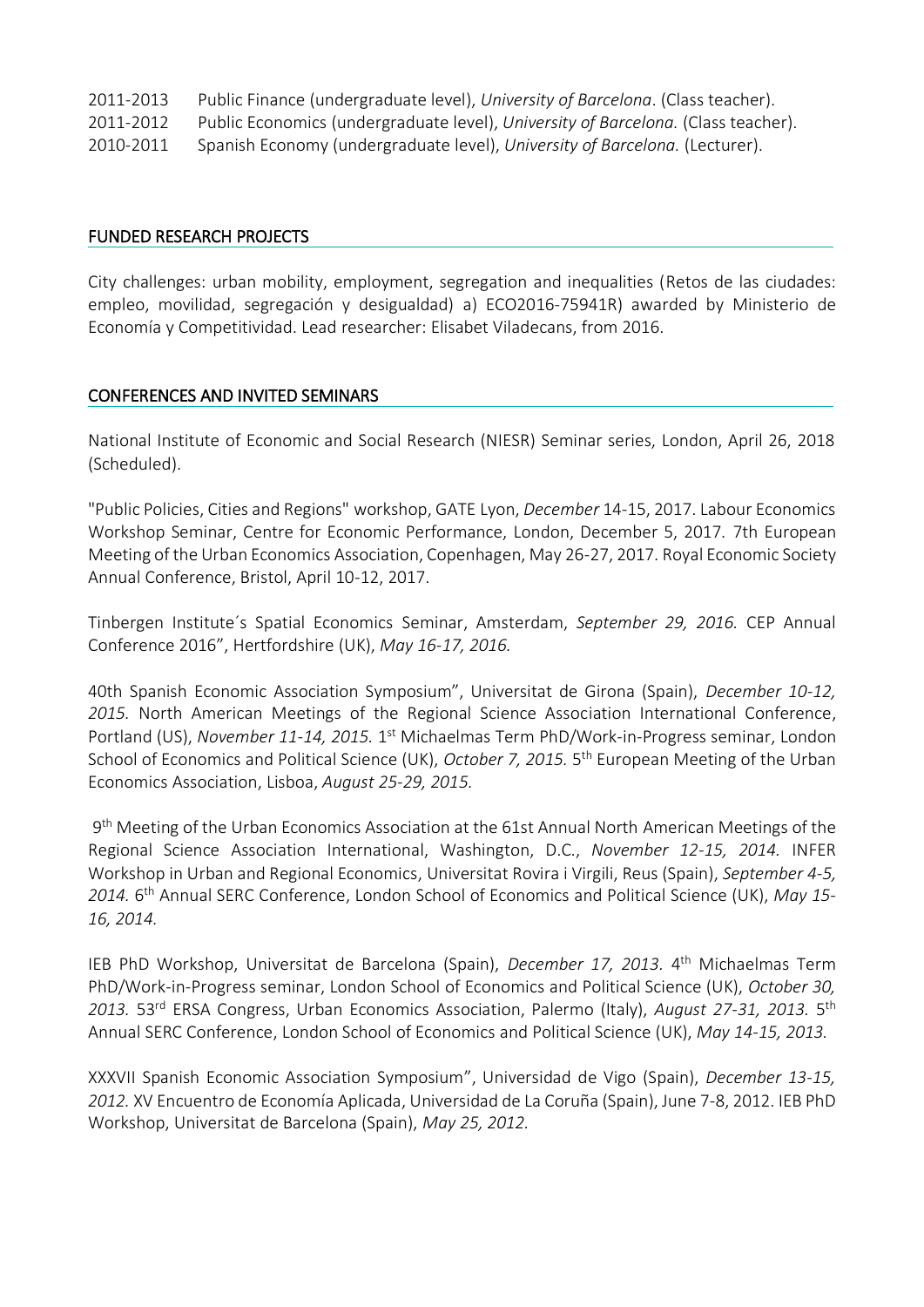## REFEREE ACTIVITY

Regional Science and Urban Economics (2)

#### POLICY REPORTS

"Collection of evidence for the elaboration of a draft bill for elderly people" (in Catalan), report prepared for the Department of Work, Social Affairs and Families (Generalitat de Catalunya) by KSNET. July 2017. The report generates and collects statistics about elderly people - older than 65 and 80 years - in Catalonia.

"Poverty and health expenditure in Spanish households" (in Spanish), report prepared for Save the Children by KSNET. December 2016. This report shows how health expenditure makes Spanish households with children poorer. More specifically, for the period 2008-2015, we compute how many households with children are below the poverty line once the health expenditure has been deducted from their monthly income.

"Quantification of fiscal and social protection reforms" (in Spanish), report prepared for Save the Children by KSNET. June 2016. The goal of this report is to quantify the following four reforms: (i) the increase of the child allowance, (ii) the extension of the maternity deduction, (iii) the implementation of a new deduction for single-parent families (iv) the extension of the deduction for large families.

"Calculation of the 2015 Living Wage for the Metropolitan Area of Barcelona" (in Catalan), report prepared for the Metropolitan Area of Barcelona Authority by KSNET and D'Aleph, December 2015. Calculations Updated for 2016. Media coverage at El Periodico, la Vanguardia and El Pais.

#### MEDIA

#### *Blog posts*

[The 'Bedroom Tax': How did families react?](http://spatial-economics.blogspot.com/2018/05/the-bedroom-tax-how-did-families-react.html) Did the policy achieve its objectives?, (written by coauthor Steve Gibbons) May 2018.

Are big-box stores emptying the city centre?, *urbaneconomics.nl*, January 2017.

¿Están las grandes superficies vaciando el centro de las ciudades?, InfoIEB, 26, December 2016. Las grandes superficies y el comercio minorista: ¿se vacía el centro de las ciudades?, Nada es Gratis, June 2016.

The mothballing of SSI: Is all lost for Teesside?, SERC blog (LSE), October 2015.

#### *Media coverage of research*

Big plant closures and local employment: Newspapers (January 2016) - *Expansión*, *Viaempresa*, *Economía Digital*, *La Vanguardia*, *Inversión & Finanzas*

Retail shocks and city structure: Newspapers (May 2016) - *La Vanguardia*, *ABC*, *elPeriódico*, *lainformacion.com* , *diarioabierto* , *El Dia* , *La Voz Libre* , *Inversión & Finanzas*, *elEconomista*, *La Vanguardia* (in paper), *telecinco.es*, *El Nacional*, *granconsumo.tv*, *aldia.cat*, *Bolsamanía*, *elMón*, *infoRetail*, *La Rioja*, Radio (May 2016) –